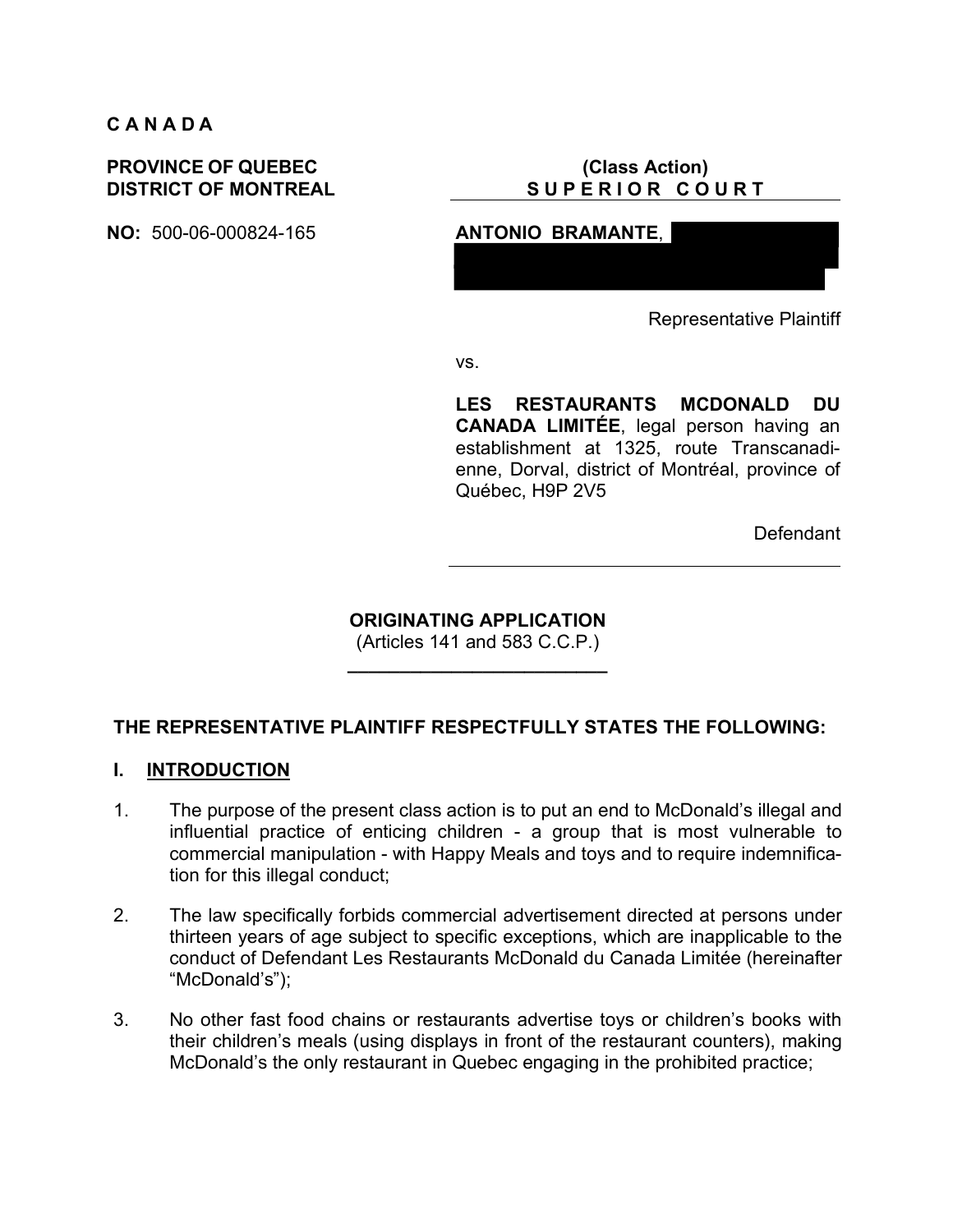4. On November 14<sup>th</sup>, 2018, the Honourable Justice Pierre-C. Gagnon, J.S.C., authorized the Representative Plaintiff to bring a class action for the benefit of the persons forming part of the group hereinafter described, namely:

#### English:

Every consumer pursuant to the Québec *Consumer Protection*  Act who, since November 15<sup>th</sup>, 2013 purchased in Québec for a child under 13 years of age then present inside a McDonald's restaurant, a toy or Happy Meal, during an advertising campaign directed at children taking place inside the restaurant.

#### French:

Tout consommateur au sens de la *Loi sur la protection du consommateur* du Québec qui, depuis le 15 novembre 2013, a acheté au Québec pour un enfant de moins de 13 ans alors présent dans un restaurant McDonald, un jouet ou un Joyeux festin, durant une campagne publicitaire destinée aux enfants à l'intérieur de tel magasin.

5. The Honourable Justice Gagnon appointed the status of Representative Plaintiff to Mr. Antonio Bramante and identified the principal questions of law or fact to be dealt with collectively in the class action as follows:

#### English:

- a) Does McDonald's use inside its stores in Québec advertisements directed at children under 13 years or age?
- b) Do said advertisements directly incite a child to buy a toy or a Happy Meal? Or to urge another person to buy a toy or Happy Meal? Or to seek information about either?
- c) If so, what is the appropriate remedy?
- d) Are the class members entitled to compensatory damages? To punitive damages?
- e) Should an injunction be issued to order McDonald's to cease said advertisements?

#### French:

- a) McDonald's utilise-t-elle dans ses restaurants des messages publicitaires destinés à des enfants de moins de 13 ans ?
- b) Ces messages publicitaires incitent-ils directement un enfant à acheter un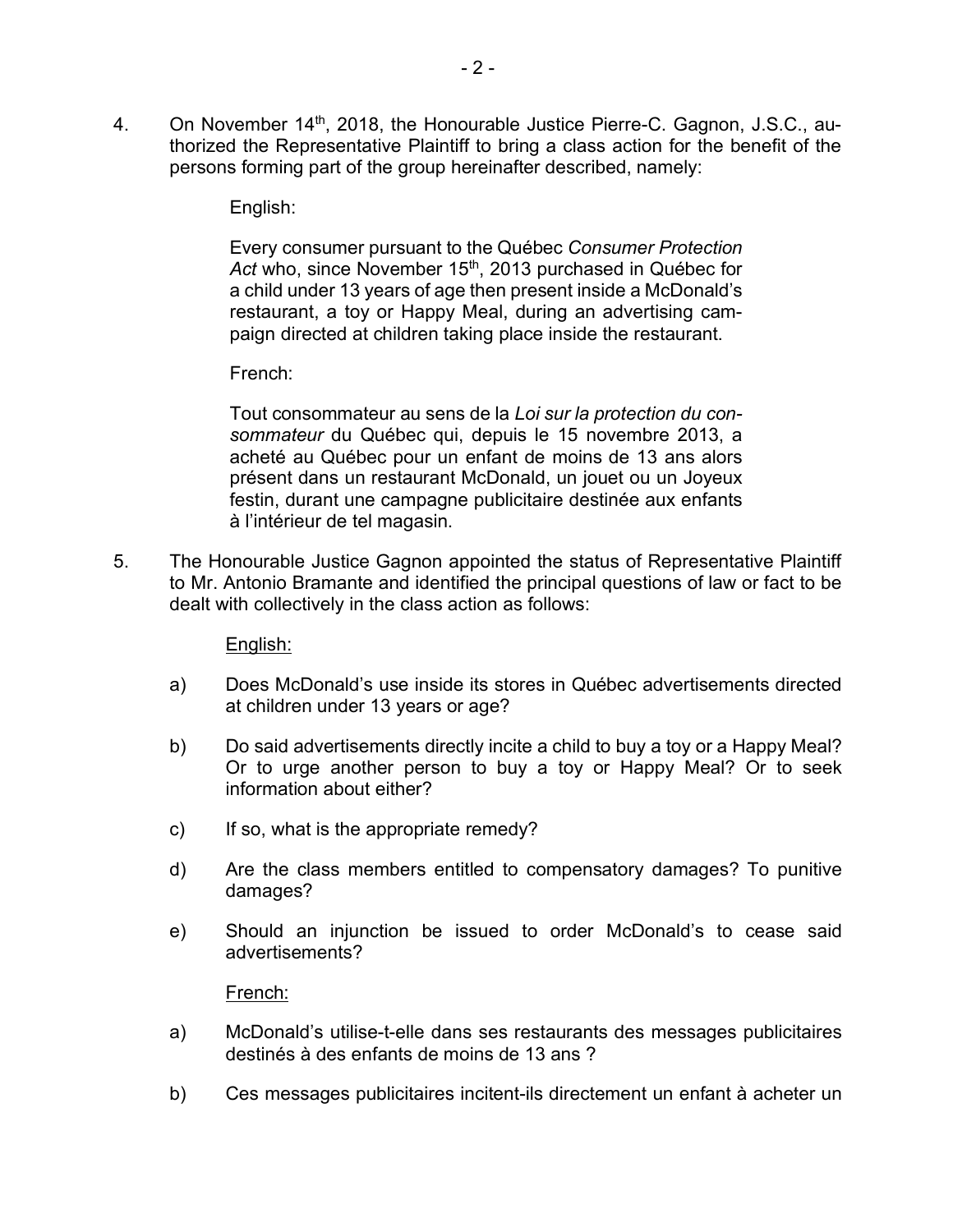jouet ou un Joyeux festin? Ou à inviter une autre personne à acheter tel jouet ou Joyeux festin? Ou à s'informer au sujet de l'un ou l'autre ?

- c) Si oui, quelle est la réparation appropriée ?
- d) Les membres du groupe ont-ils droit à des dommages-intérêts compensatoires ? À des dommages punitifs ?
- e) Y a-t-il un lien de prononcer une injonction pour ordonner à McDonald de cesser tels messages publicitaires ?

# **II. THE PARTIES**

- 6. The Representative Plaintiff is a consumer within the meaning of Quebec's *Consumer Protection Act* (hereinafter the "**CPA**");
- 7. The Defendant McDonald's carries on in the business of restaurants (including with drive-throughs) without a liquor license, and also operates franchised restaurants, as it appears from an extract from the CIDREQ, disclosed herewith as **Exhibit P-1**;
- 8. There are 328 McDonald's restaurants in the province of Quebec, as it appears from the list disclosed as **Exhibit P-2**. It is currently impossible to know which of the 328 restaurants are owned by McDonald's and which are franchises since McDonald's refuses to provide this information to Representative Plaintiff (despite a written request);
- 9. Although officially registered as a restaurant operator, McDonald's sells more than just food and beverages. In the course of its business, McDonald's sells millions of dollars' worth of children's toys to consumers in Quebec and around the world; in order to promote the sale of the children's toys and Happy Meals, McDonald's advertises and markets the toys in its restaurants;
- 10. McDonald's is a merchant within the meaning of the CPA and its activities are governed by this legislation, among others;

## **III. BACKGROUND**

- 11. During the Class Period, McDonald's unlawfully makes use of commercial advertising directed at persons under thirteen (13) years of age, in violation of sections 248 and 249 CPA and of paragraph *e* of section 91 of the *Regulation Respecting the Application of the Consumer Protection Act*, CQLR c P-40.1, r 3 (hereinafter the "**Regulations**");
- 12. McDonald's introduced its Happy Meal Program in Canada and Quebec in March 1994, as it appears from paragraph 3 of Michelle Mcllmoyle's (Senior Manager, National Marketing for McDonald's) Amended Affidavit (the "Mcllmoyle Affidavit"), disclosed herewith as **Exhibit P-3**;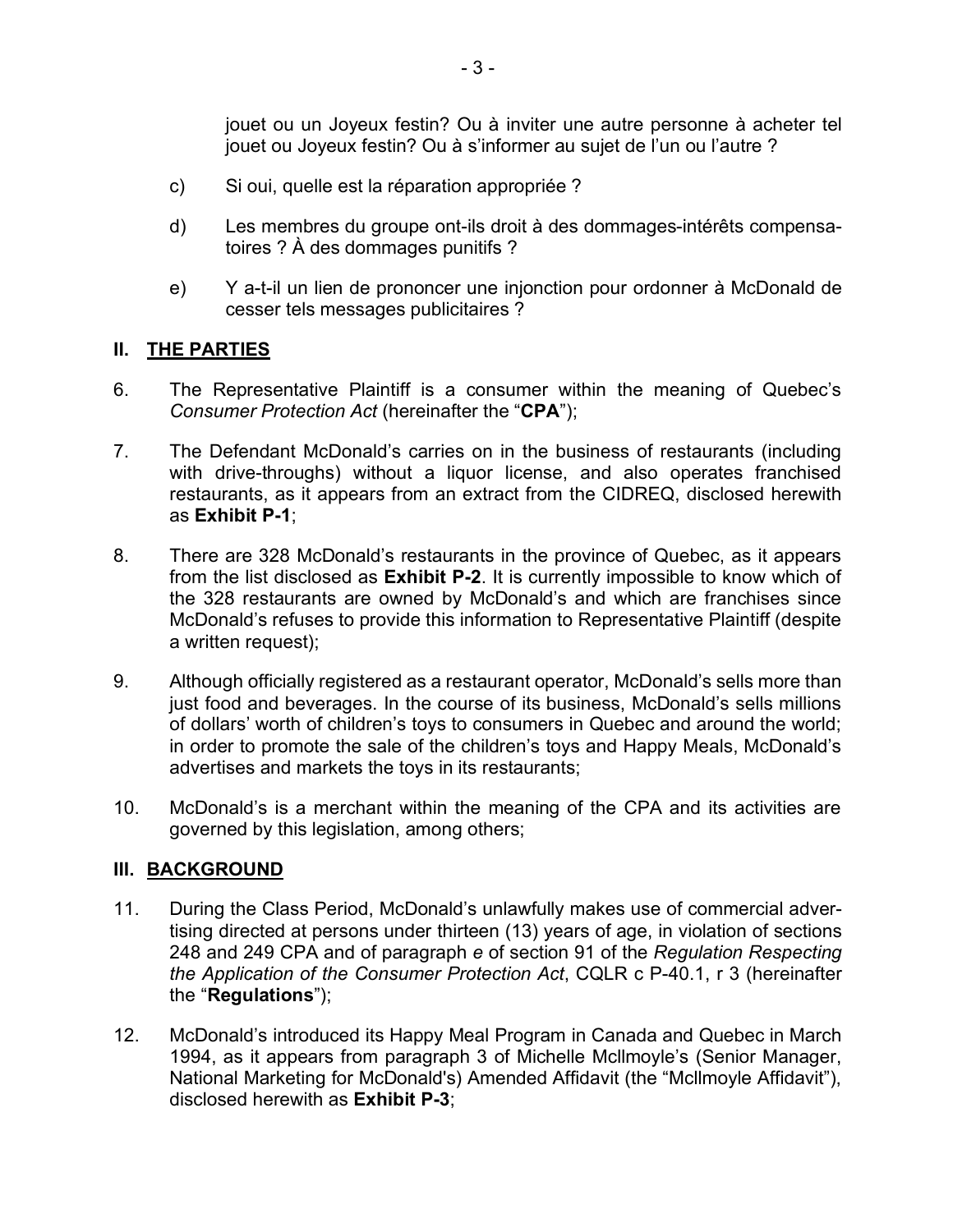- 13. At paragraphs 4 and 5 of the Mcllmoyle Affidavit (Exhibit P-3), McDonald's admits that its Happy Meal Program in Quebec includes:
	- a. A children's portion-sized meal called the "Happy Meal";
	- b. A toy or other item which can be (but is not always) related to a recent cinematic release or a retail toy brand; and
	- c. Certain in-store advertising materials related to the Happy Meal such as a display, a container, a wrapping or a label.
- 14. From November 2013 to December 2016, there were 48 different advertising campaigns in Canada, including in the province of Quebec, related to the Happy Meal Program in McDonald's restaurants (see para. 20 of the Mcllmoyle Affidavit, Exhibit P-3) and this Court found that these advertising campaigns targeted children (para. 82 of the authorization judgment);
- 15. McDonald's advertises and sells toys associated to the marketing of an existing television show, the release of a new movie and/or the promotion of a toy brand. Some of the toys advertised to children in their restaurants and sold by McDonald's during the Class Period include, but are not limited to:
	- *Minions*;
	- *Super Mario Bros;*
	- *Transformers*;
	- *My Little Pony;*
	- *Shopkins*;
	- *Trolls;*
	- *Batman*;
	- *Pierre Lapin* (*Peter Rabbit*);
	- *Spiderman;*
	- *Hot Wheels*;
	- *Barbie;*
	- *Pokémon*;
	- *Lego Movie* and others.

The whole as appears from pictures of the displays in McDonald's restaurants disclosed *en liasse* as **Exhibit P-4**;

16. McDonald's sells these toys to Class Members individually for approximately \$1.99 plus tax (approximately \$2.29 tax included), or include these toys as a premium with the purchase of a McDonald's Happy Meal (which sells for approximately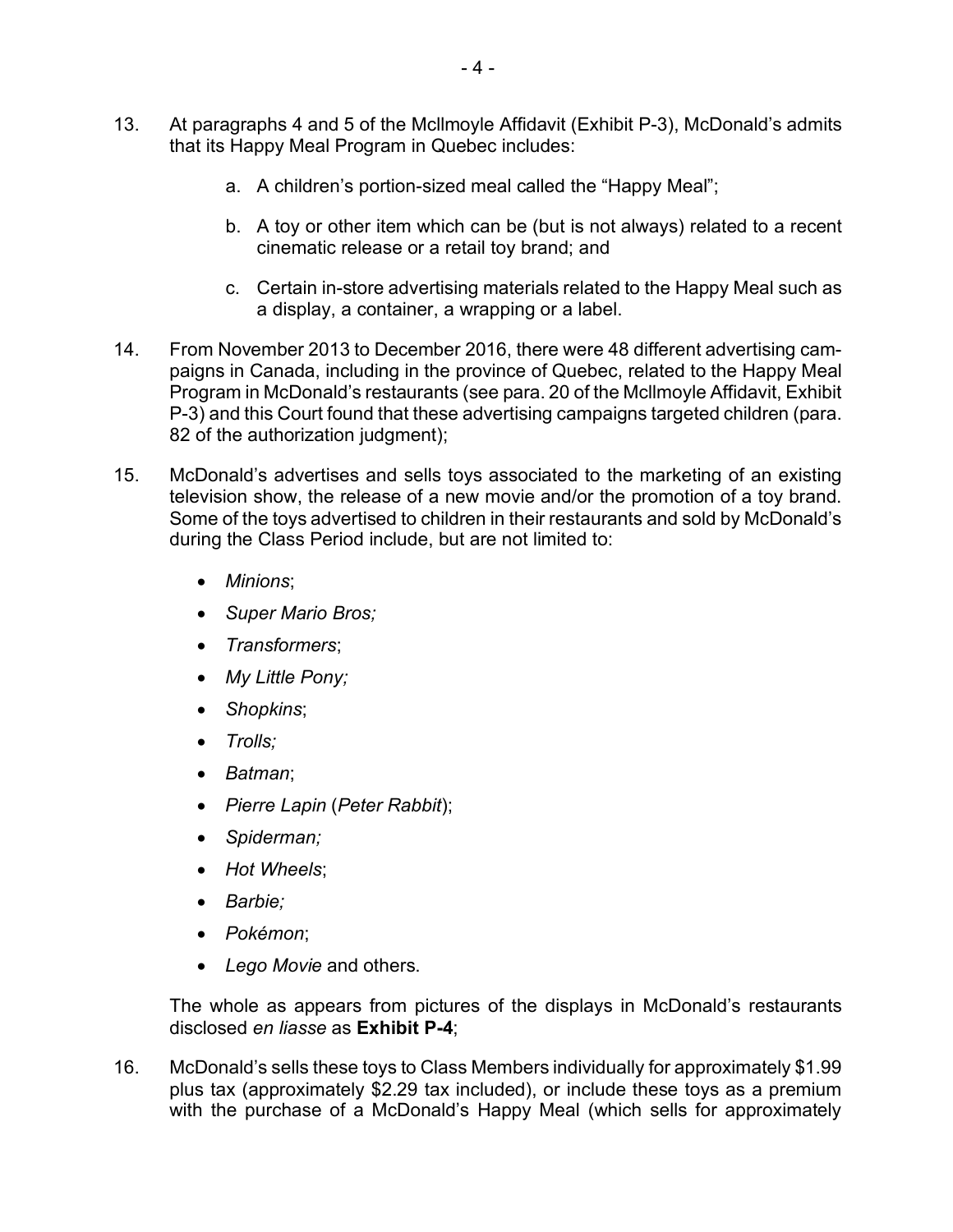\$5.16 including taxes and which varies slightly according to the choice of foods);

- 17. Toys are an example of "*Premiums*", defined by the United States Federal Trade Commission as "*specialty or premium items other than food products that are distributed in connection with the sale of any of the company's food products, whether distributed by sale, by redemption of coupons, codes, or proofs of purchase, within food packages, in conjunction with restaurant meals, as prizes in contests or sweepstakes, or otherwise*", the Representative Plaintiff disclosing a copy of the August 2014 issue brief titled "*Food Marketing: Using Toys to Market Children's Meals*", prepared by Dr. Jennifer J. Otten of the University of Washington, as **Exhibit P-5**;
- 18. According to Dr. Otten, Exhibit P-5, there is evidence of are several harmful effects associated to marketing toys with food, a tactic used by McDonald's to target children, notably:
	- a) Food marketing to children via toys is pervasive;
	- b) Eating out is a growing and problematic part of children's diets;
	- c) Children's restaurant meals many of which use toys as a marketing technique - are of poor nutritional quality;
	- d) Parents do not support the use of toys to market fast food to their children;
	- e) Fast-food advertisements to children feature toys more often than foods;
	- f) Industry self-regulations often do not address toys and other premiums;
- 19. Without advertising toys in their restaurants and distributing toys as premium, McDonald's would not sell its *Happy Meals*, or certainly not sell as many;
- 20. Similarly, without advertising individual toys in the restaurant displays (in which McDonald's does not display any of the Happy Meal food and only displays toys), McDonald's would sell a substantially lesser number of individual toys, if any at all;
- 21. Even on its website, McDonald's first emphasizes the toys it distributes and sells in conjunction with its Happy Meals and not the food that it sells therewith, by mentioning at the very top of the Happy Meal webpage "SEE THE TOYS" and by providing a hyperlink directly to the image of its selection of toys, the Representative Plaintiff disclosing *en liasse* screen captures of the www.McDonalds.ca website taken on November 14, 2016, as **Exhibit P-6**;
- 22. As more fully detailed herein, McDonald's advertisements directly incite children under 13 to buy or to urge another person to buy Happy Meals or toys from McDonald's or to seek information about them;
- 23. It is worth noting that during the authorization hearing held on November 6, 2018,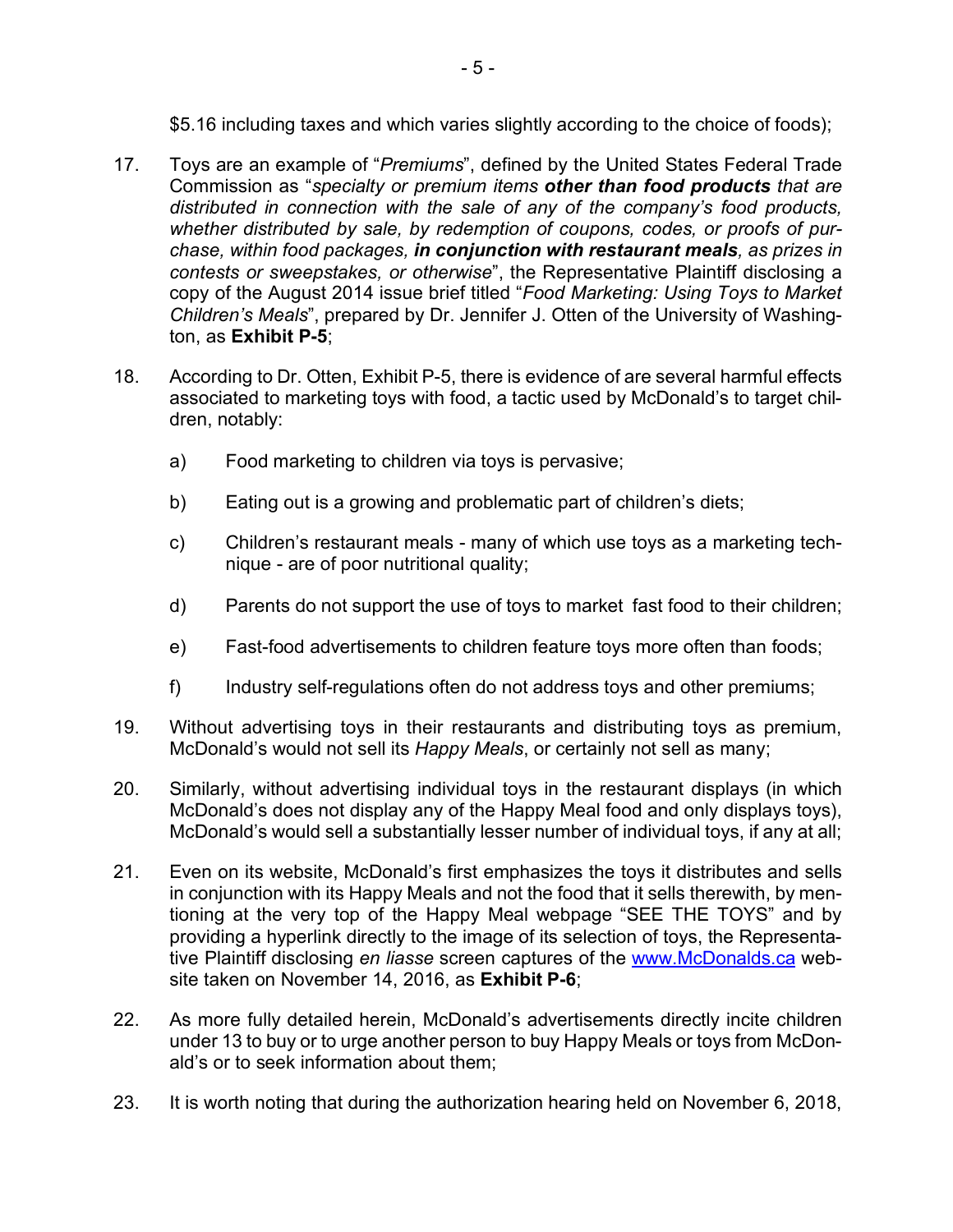counsel for McDonald's plead that the authorization judge should refuse authorization because the issue in dispute was a pure question of law and counsel for McDonald's declared to the authorization Judge that he had everything he needed before him to render a final decision in this case;

- 24. The Court ultimately found that "*Des enfants ont pu être ciblés directement même si le langage et la teneur générale du message n'étaient pas explicites, exprès, « overt ». Le paragraphe e) utilise l'adverbe « directement/directly » et non « explicitement/explicitly »* (para. 83 of the authorization judgment);
- 25. To summarize, McDonald's admits that for the past 25 years it targets children in Quebec with their Happy Meal advertising displays inside their restaurants and via drive-throughs on their property, but that the law somehow does not apply to them, purportedly because their advertising is either indirect or not explicit (which the Court disagreed with);
- 26. Exhibit P-4 leaves no doubt that the McDonald's displays are both direct and express;
- 27. Without limiting the generality of the foregoing, the Representative Plaintiff discloses *en liasse* pictures of the toys advertised by McDonald's as of November 13, 2016, at its restaurant situated at 1300 Beaumont avenue, in Mont-Royal, Quebec, H3P 3E5, as well the advertising used by McDonald's therefor as **Exhibit P-7**;
- 28. As it appears from the pictures in Exhibit P-7, McDonald's incites children to "*Trollifiez votre tête!*";
- 29. A similar fixture was displayed at the McDonald's restaurant situated at 7570 Decarie Boulevard in Montreal, Quebec, H4P 2N1, as of November 13, 2016, and at many other McDonald's restaurants across the province of Quebec, Representative Plaintiff disclosing **Exhibit P-8**;
- 30. In the interactive fixture pictured in Exhibit P-8, the maximum height a child must be to fit under the blue troll is **37 inches** and **33 inches** to fit under the pink troll;
- 31. According to a 2014 chart published by the Dietitians of Canada, based on the World Health Organization (WHO) Child Growth Standards (2006) and WHO Reference (2007) adapted for Canada by the Canadian Paediatric Society (hereinafter the "Chart"), a 12-year old boy measures 53 to 64 inches and a 12-year old girl measures 54 to 64 inches, the Representative Plaintiff disclosing *en liasse* the charts for both genders as **Exhibit P-9**;
- 32. The Chart further illustrates that at a height of 33 and 37 inches respectively, the pink-haired and blue-haired troll displays are suitable and targeted for **2 to 4-yearold** boys and girls;
- 33. The items included in the toy packaging that appear in Exhibits P-7 and P-8 are toy Troll colour pencils that McDonald's markets and sells for \$1.99 plus tax (the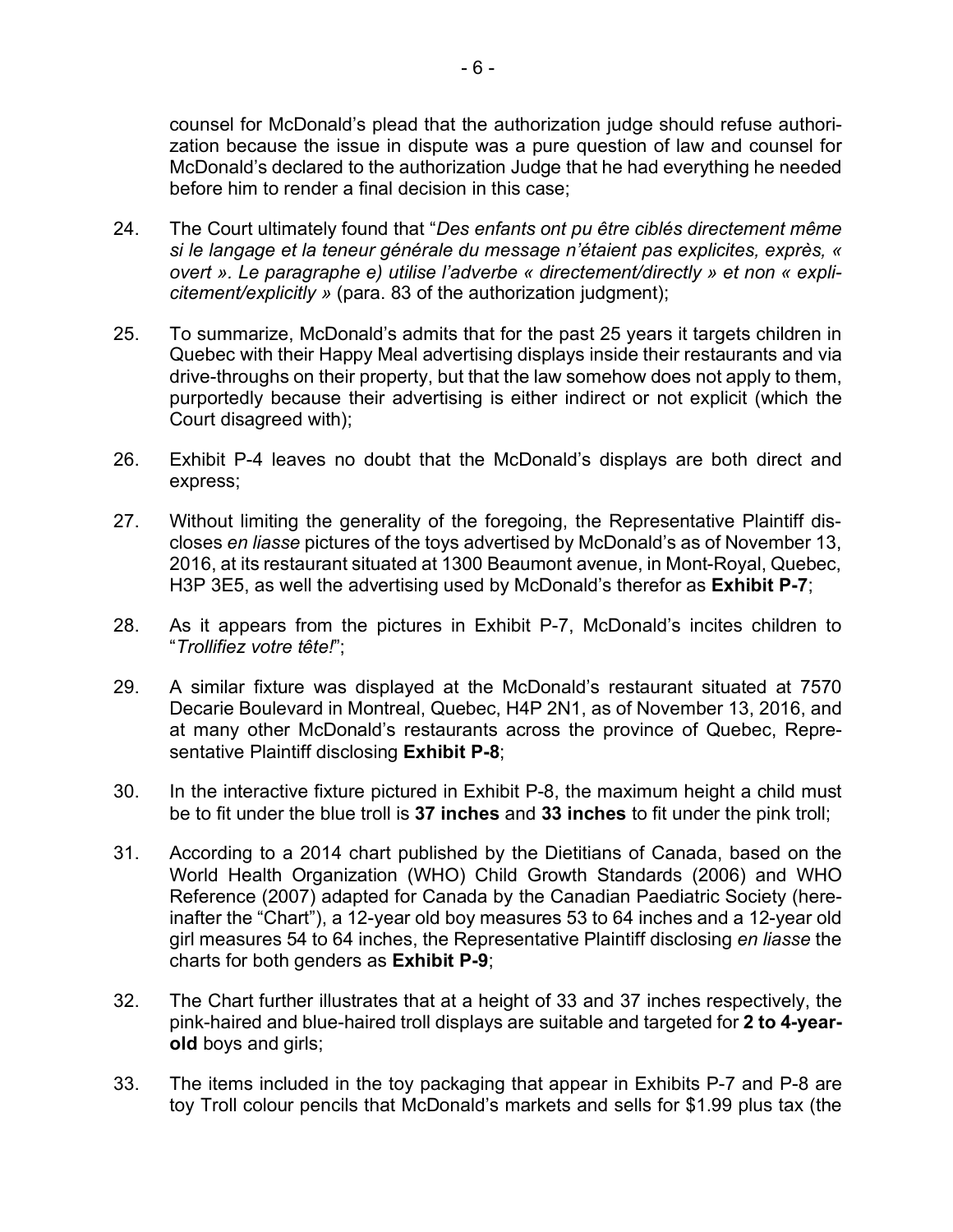toy comes as a kit that includes a colour pencil, a toy troll, stickers and colour booklet, all clearly intended for children under the age of thirteen);

- 34. McDonald's advertises and sells its toys and *Happy Meals* in the province of Quebec with complete disregard to the CPA;
- 35. Quebec consumer law is a matter of protective public order and by employing these tactics, McDonald's continues to violate section 248 CPA;
- 36. Aggravating the matter is that by targeting young children, McDonald's shamelessly takes advantage of its iconic brand, which it very well knows can influence consumers;
- 37. In the Representative Plaintiff's submission, it is obvious that McDonald's willfully engages in the abovementioned prohibited business practices as a means of manipulating children to manipulate Class Members and consumers to purchase Happy Meals and toys;

# **IV. THE REPRESENATIVE PLAINTIFF'S PERSONAL EXPERIENCE**

- 38. When he filed his *Application to Authorize the Bringing of a Class Action* on November 15, 2016, Mr. Bramante's three children were all under the age 13 (two girls aged 5 and 10 respectively, as well as an 8-year old boy);
- 39. Prior to filing his *Application to Authorize the Bringing of a Class Action*, Mr. Bramante generally ate at McDonald's once every two weeks with at least one of his children, sometimes even more often;
- 40. Mr. Bramante would try to limit the frequency at which he visited McDonald's with his children, but the reality is that it facilitated his schedule and his children often requested that he take them to McDonald's over any other restaurant;
- 41. During the Class Period, Mr. Bramante spent hundreds of dollars (if not more), purchasing Happy Meals which were distributed with a toy as a premium, as well as on the purchase of individually packaged toys (purchased without a Happy Meal);
- 42. On September 2, 2014, Mr. Bramante posted a video to YouTube titled "Chiara Pony Pallouza Fest" (https://www.youtube.com/watch?v=Uk3HLwv8Dt0), in which his daughter displays her collection of pony figurines, several of which were purchased by Mr. Bramante from McDonald's in 2014, the video being disclosed herewith as **Exhibit P-10**;
- 43. It is important to note that September 27, 2014, marks the release of the animated film "*My Little Pony: Equestria Girls - Rainbow Rocks*", whose target audience are young girls under the age of thirteen, including Mr. Bramante's daughter;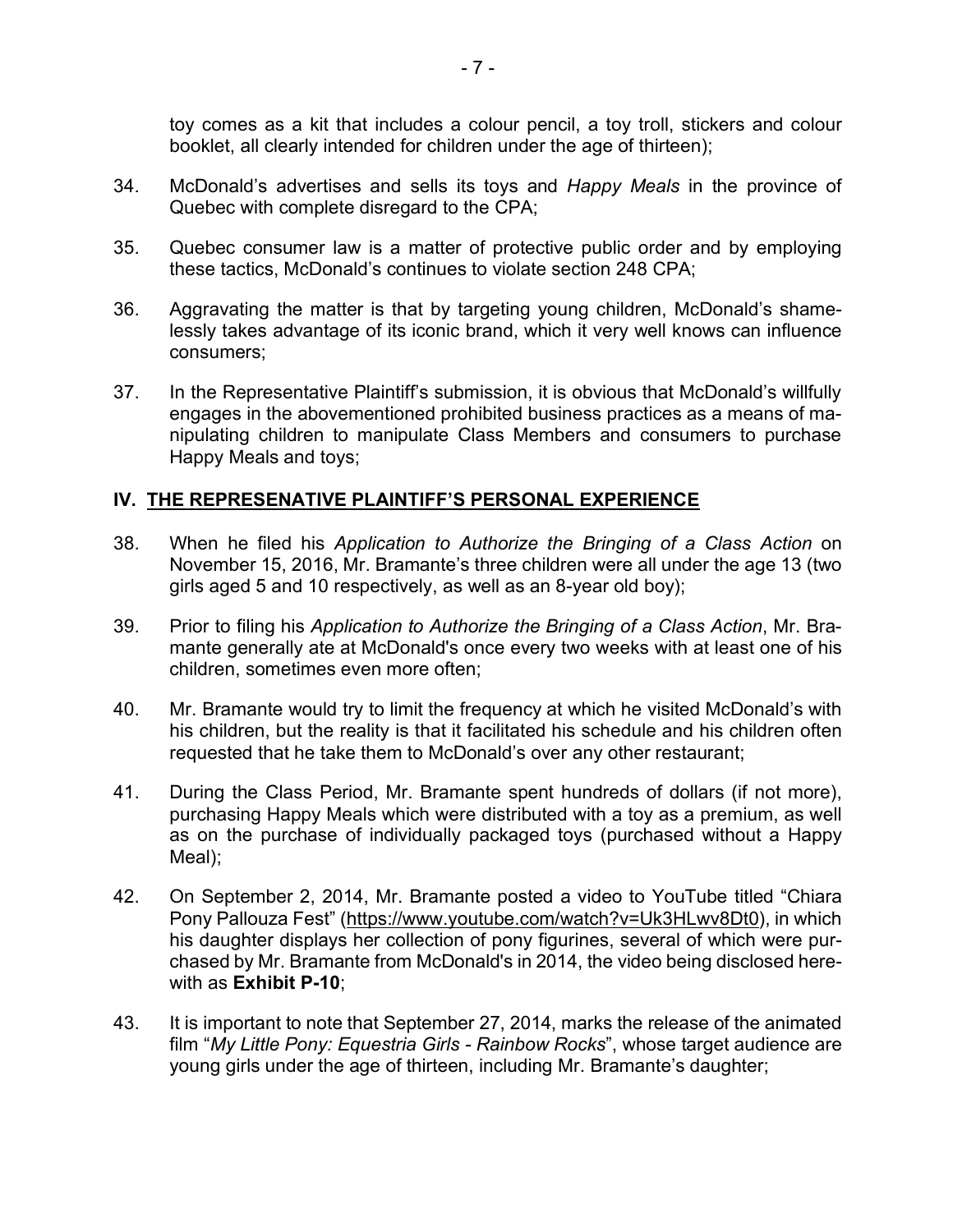- 44. Mr. Bramante had come to realize that McDonald's times the release of the newest toy it advertises and sells with the release of popular upcoming children's movies or cartoon series;
- 45. Mr. Bramante also realized that McDonald's generally markets and sells its toys in a series or set. Consequently, he has, on several occasions, purchased the set of toys (over the course of several visits to McDonald's) so that his children can "collect" the entire series;
- 46. Some of McDonald's intense advertisement campaigns that stand out to Mr. Bramante (because he purchased these toys for his children) are the Minions, Transformers, Super Mario Bros, and My Little Pony;
- 47. Mr. Bramante purchased Happy Meals and toys individually for his children because McDonald's: (i) made use of commercial advertising directed at his children (who were all under thirteen years of age); and (ii) directly incited his children to urge him to buy the toys or Happy Meals (or to seek information about the Happy Meals or toys);
- 48. But for the unlawful advertising targeting children under thirteen years of age used by McDonald's, Mr. Bramante would have either never purchased said Happy Meals or toys (or would have certainly not purchased as many during the Class Period);
- 49. Consequently, Mr. Bramante's damages are a direct and proximate result of McDonald's misconduct;

## **V. MCDONALD'S LIABILITY**

- 50. McDonald's orchestrates, participates in, advertises for, designs, implements, collects payment (for corporate restaurants) and profits from (for both corporate restaurants and franchises) the commission of an illegal practice against Class Members;
- 51. At all relevant times, McDonald's is very well aware that their displays directly incite children to purchase Happy Meals and toys, otherwise they would not display them in their restaurants (in front of the counters);
- 52. By acting in this unlawful manner, McDonald's gains an unfair advantage over its competitors such as Burger King, Harvey's and Tim Hortons (to name only a few), all of whom offer children's meals but who do not display or advertise toys in front of their restaurant counters and at their drive-throughs;
- 53. McDonald's failed to fulfill the obligations imposed on it by Title II of the CPA, notably sections 248 and 249 and are thus liable to Class Members pursuant to section 272 CPA;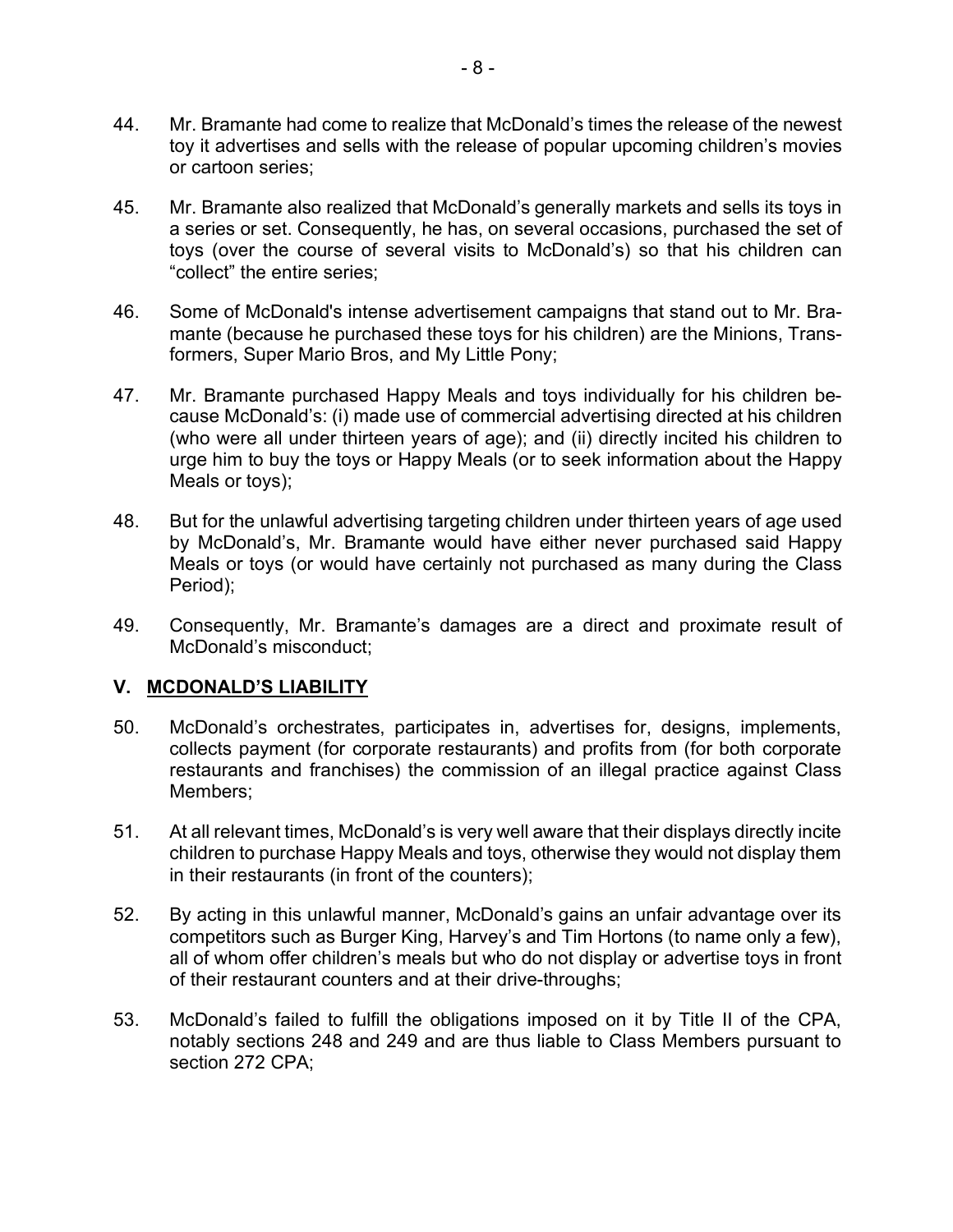## **VI. COMPENSATORY DAMAGES**

- 54. Mr. Bramante (and the Class Members) benefit from an absolute presumption of prejudice because:
	- a) He is a consumer within the meaning of the CPA;
	- b) McDonald's is a merchant within the meaning of the CPA;
	- c) McDonald's makes use of commercial advertising directed at persons under thirteen years of age and said advertisement directly incited his children to buy or to urge him to buy toys individually and/or Happy Meals from McDonald's (or to seek information about the toys and Happy Meals);
	- d) Mr. Bramante and his children saw the advertisements at the different McDonald's restaurants where they ate (including at one location that could not be avoided when Mr. Bramante would take his son to Karate lessons);
	- e) After seeing the advertisements made by McDonald's, Mr. Bramante entered into a consumer contract;
	- f) There existed a sufficient nexus between the content of the McDonald's advertisements and the toys and Happy Meals covered by the contract (McDonald's practice influenced Mr. Bramante's behavior with respect to the formation of the consumer contract);
- 55. Notwithstanding the above, the Supreme Court has stated that the Court must analyze whether McDonald's commercial advertisements targeting children objectively violate the CPA without considering Mr. Bramante's personal characteristics. Additionally, the Court of Appeal has repeatedly confirmed that the issue of whether there was a violation of certain sections of Title II of the CPA should be analyzed objectively (both on an individual and class basis) and it is respectfully submitted that the analysis of a section 248 CPA falls in this category;
- 56. For a violation of the CPA, the Supreme Court has already ruled that a merchant cannot argue the "absence of prejudice" to defend against a consumer whose rights under the CPA were violated;
- 57. Therefore, Mr. Bramante and Class Members benefit from an absolute presumption of prejudice in this case;
- 58. The prejudice is also the affront suffered because of a violation of Class Members' rights under the CPA. As such, Mr. Bramante and Class Members ought to be restored to the financial position they were in before being exposed to the illegal advertising, which would disgorge from McDonald's the amount of their Happy Meal and individual toy sales. Disgorgement would have the effect of returning McDonald's to its status prior to engaging in the prohibited practice;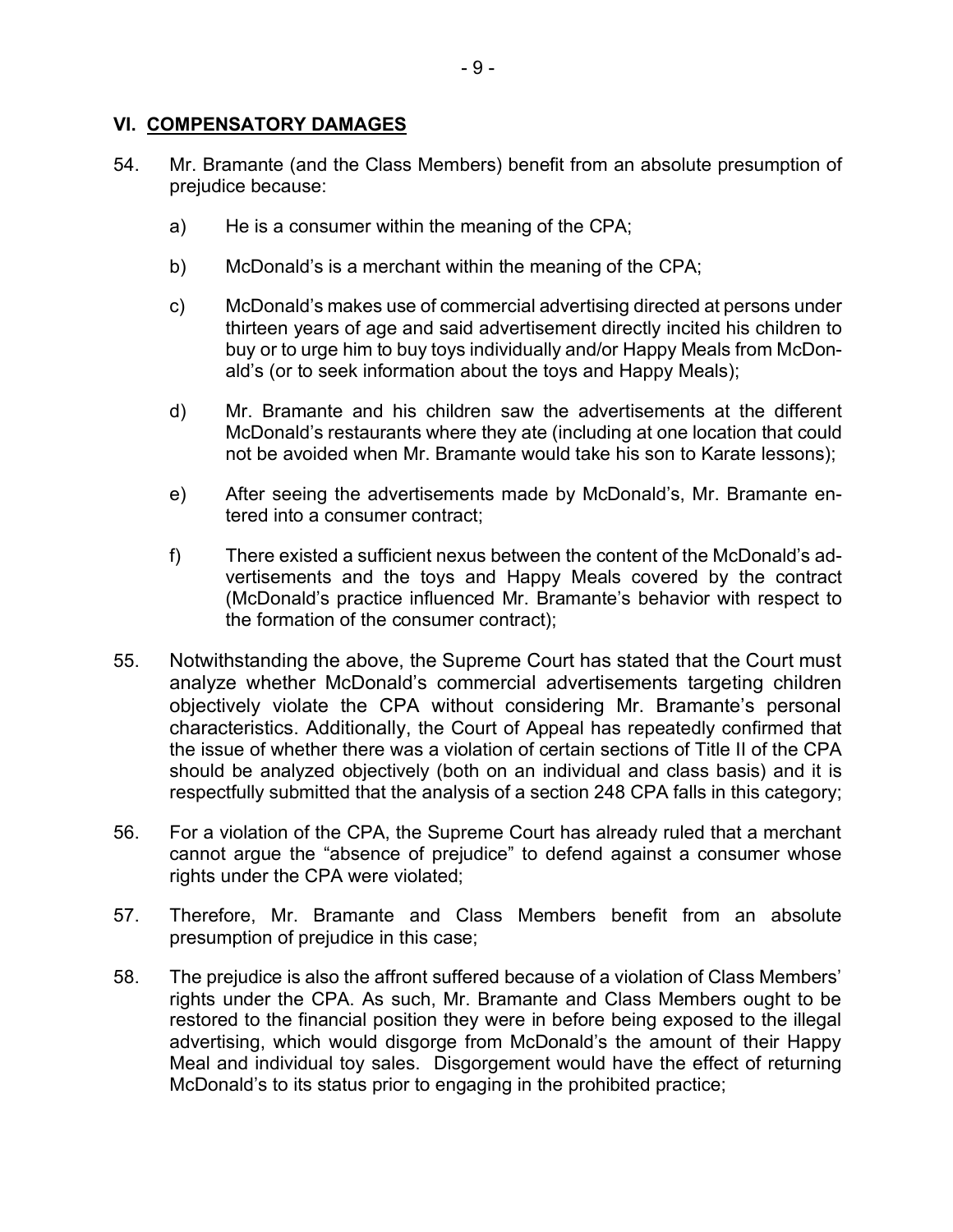- 59. Mr. Bramante conservatively estimates that he spent an approximate total of \$300.00 on Happy Meal purchases for his children (i.e. a Happy Meal with a toy, after seeing the displays in a McDonald's restaurant while inside with his children) between November 2013 and November 2016;
- 60. Mr. Bramante conservatively estimates that he spent an approximate total of \$50.00 on individual toy purchases for his children (i.e. a toy without a meal, after seeing the displays in a McDonald's restaurant while inside with his children) between November 2013 and November 2016;
- 61. Mr. Bramante hereby seeks compensation in the amount of \$350.00 caused by McDonald's complete disregard for section 248 CPA, as his damages are a direct result of McDonald's misconduct;

# **VII. PUNITIVE DAMAGES**

- 62. McDonald's has been violating section 248 CPA since the introduction of its Happy Meal Program in March 1994 for financial gains;
- 63. McDonald's continued violating section 248 CPA after Mr. Bramante filed his Application to Authorize the Bringing of a Class Action on November 15, 2016;
- 64. McDonald's defiantly continues to violate section 248 CPA even after the authorization judgment was rendered on November 14, 2018, as it appears from pictures of the displays of the "*Spiderman*" and "*Pokémon*" Happy Meal campaigns that took place in McDonald's restaurants in the province of Quebec in December 2018 and January 2019 disclosed herewith *en liasse* as **Exhibit P-11**;
- 65. McDonald's subjected Mr. Bramante and Class Members to its prohibited business practice in several forms including inside its restaurants, at its drive-throughs outside its restaurants and via the McDonald's Canada website;
- 66. Considering the whole of McDonald's conduct prior to, at the time of and after the violations (as more detailed herein), the record shows that McDonald's:
	- a) willfully violated section 248 CPA from March 1994 until present date;
	- b) was careless and negligent overall with respect to its obligations and consumers' rights under the CPA;
- 67. One example of McDonald's willful blindness to its obligations under the CPA is that they claim that their in-restaurant displays "…*could only be an indirect incitation, which is not prohibited*", as it appears from paragraph 46 of the *Plan of Argument in Contestation of the Application for Authorization* filed by McDonald's on October 29, 2018 disclosed as **Exhibit P-12**;
- 68. Mr. Bramante intends to have an expert testify at trial that McDonald's advertising (as detailed herein) is intended for direct incitement of young children;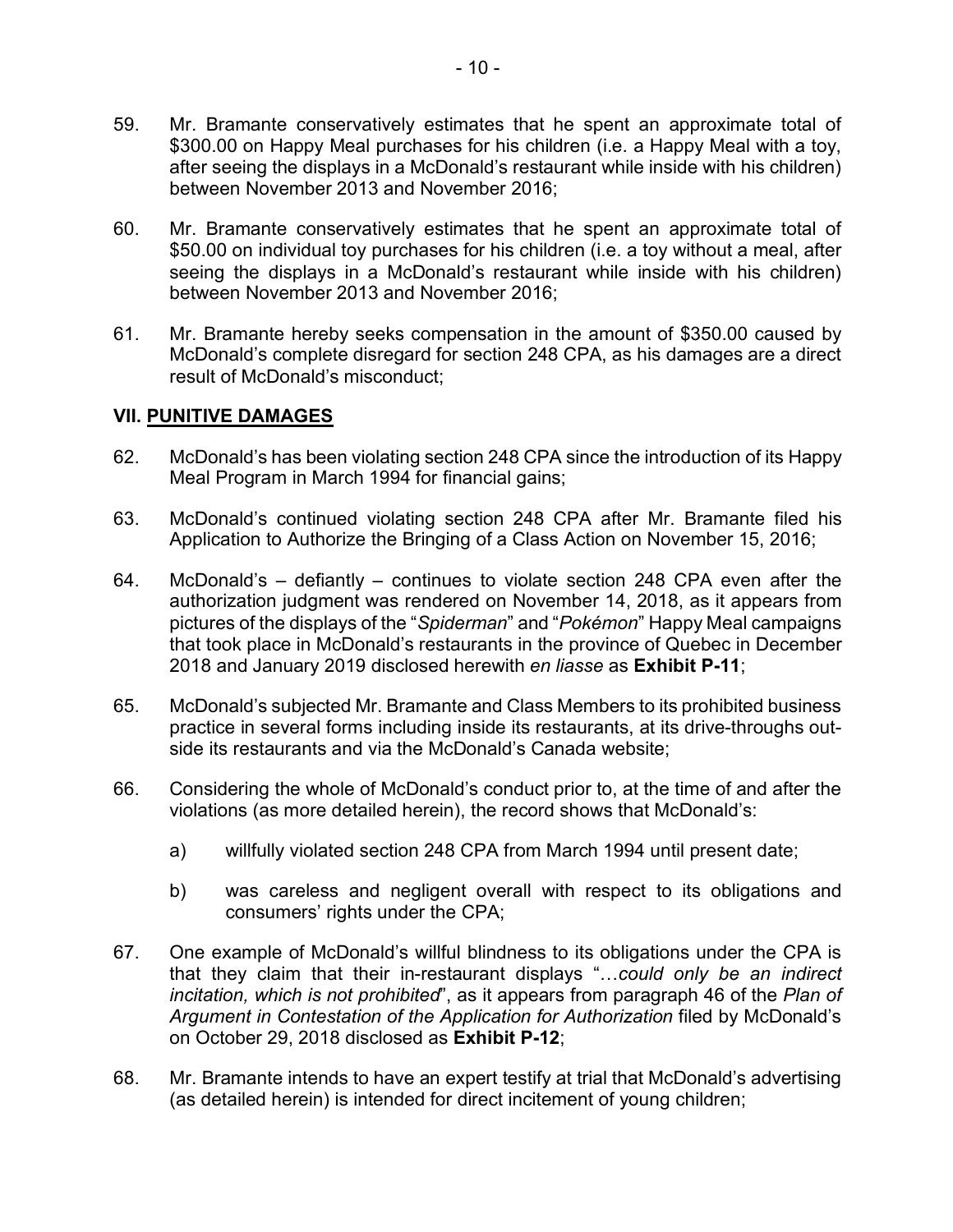- 69. The punitive damages provided for in section 272 CPA has a preventive objective, that is, to discourage the repetition of such undesirable conduct;
- 70. The duration of McDonald's violation (25 years), the vulnerability of their victims (young children), the scope (328 restaurants across the province) and the singularity (McDonald's being the only restaurant engaging in this prohibited practice) are all important reasons for this Court to severely punish McDonald's, as well as deter and dissuade other entities from engaging in similar reprehensible conduct to the detriment of Quebec consumers and children;
- 71. McDonald's violations are intentional and malicious;
- 72. Without restricting the generality of the preceding, the Representative Plaintiff discloses *en liasse* pictures taken at the McDonald's of Saint-Basile-le-Grand on February 3, 2019, as **Exhibit P-13** showing that this location was encouraging Class Members to sign up for a draw where the winner will receive the *Pokémon* display (with the set of toys);
- 73. Additionally, on January 9, 2019, McDonald's misinformed this Court by email stating that they "*no longer use QR Codes*" after Justice Gagnon requested that the notice to Class Members include a QR code giving Class Members access to the long form notice. This information was false because even before January 9, 2019 until present date, the backside of receipts given to customers making a purchase at McDonald's have a QR code that links to a survey, as it appears from **Exhibit P-14**;
- 74. McDonald's demonstrates through its behavior that it is more concerned about its bottom line than about its legal and moral obligations towards consumers and children under the CPA;
- 75. The present class action has received media attention across the province, the country and the world, including on Fox News in the United States, **Exhibit P-15** and the BBC in the United Kingdom, **Exhibit P-16**;
- 76. The BBC article (Exhibit P-16) makes reference to the British case known as "*McLibel*" in which the the Honourable Mr. Justice Bell found:

143. It follows that in my judgment the defamatory charge that the Plaintiffs use gimmicks to cover up the true quality of their food is not justified, **but the sting of the leaflet to the effect that the Plaintiffs exploit children by using them, as more susceptible subjects of advertising, to pressurise their parents into going to McDonald's is justified. It is true**.

144. **In my judgment McDonald's advertising and marketing makes considerable use of susceptible young children to bring in custom, both their own and that of their parents who must accompany them, by pestering their parents.** It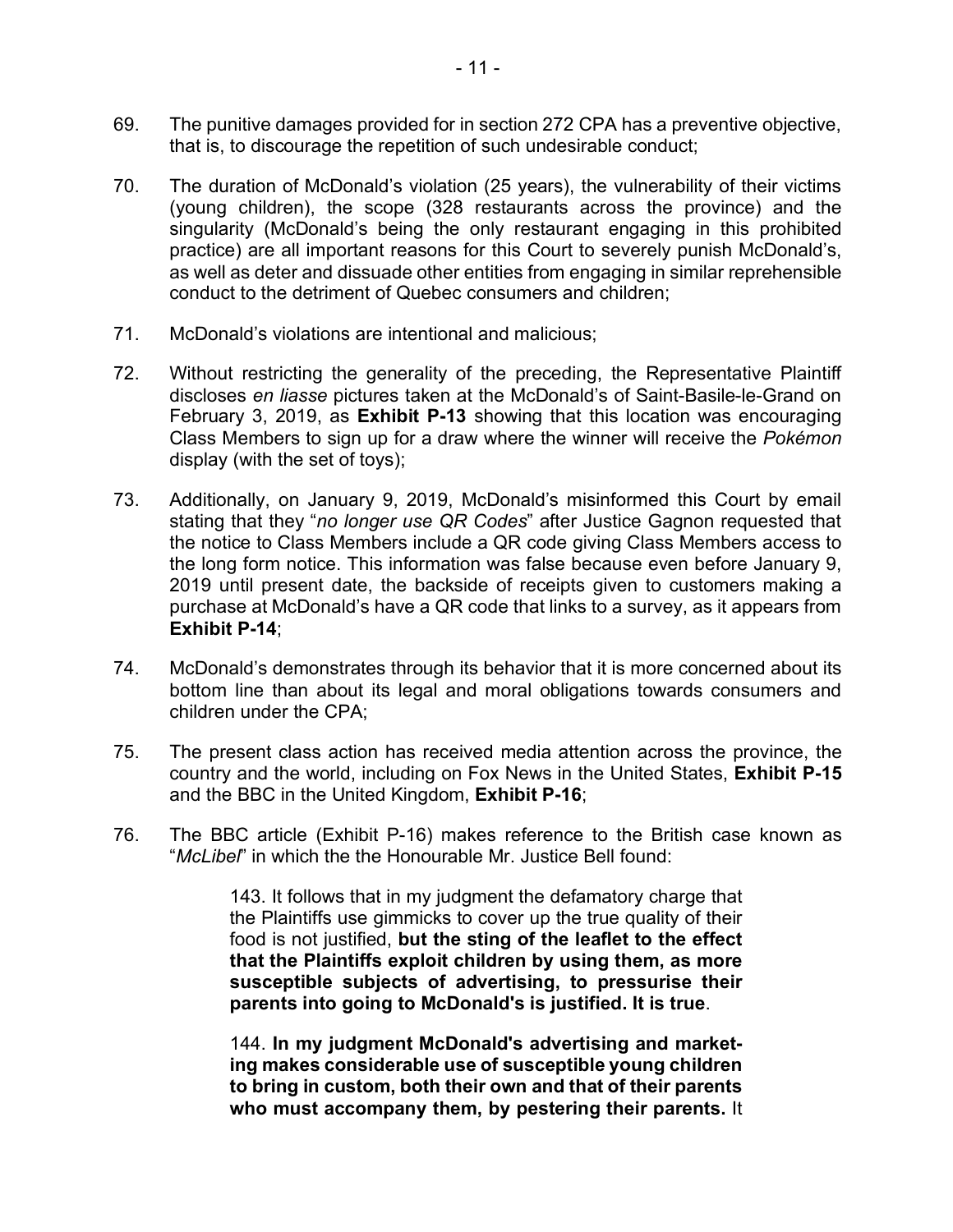may be said that this is an inevitable result of advertising at all to children who cannot buy for themselves. So be it. McDonald's have, after all complained about the allegation.

- 77. In these circumstances, the Representative Plaintiff requests that this Honorable Court condemn McDonald's to pay each Class Member the sum of \$50.00, *sauf à parfaire*, on account of punitive damages, for ongoing violations of obligations imposed on McDonald's by section 248 CPA, pursuant to section 272 CPA;
- 78. McDonald's is a publicly traded company and its patrimonial situation is so significant that the foregoing amount of punitive damages is both appropriate and necessary in the circumstances;

## **VIII. THE PERSONAL CLAIMS OF EACH OF THE CLASS MEMBERS AGAINST MCDONALD'S:**

- 79. Every Class Member purchased in Quebec for a child under 13 years of age then present inside a McDonald's restaurant, a toy or Happy Meal, during an advertising campaign directed at children taking place inside the restaurant;
- 80. All Class Members are entitled to expect that McDonald's respect the law, especially one that is of public order;
- 81. McDonald's manipulated and took advantage of the vulnerability of all Class Members, causing them financial losses which they now wish to recuperate;
- 82. As a result of McDonald's unlawful practice, each Class Member purchased either a Happy Meal or a toy for a child under 13, present inside the restaurant at the time, and is presumed to have suffered a prejudice as a result of McDonald's prohibited practices;
- 83. All Class Members saw the exact same advertising as the Representative Plaintiff (or saw one of the other 60 - or more - Happy Meal Program campaigns during the Class Period);
- 84. Furthermore, McDonald's continues the violation and subjects all Class Members to their prohibited practice up until this day (see, for instance, Exhibits P-4, P-11 and P-13);
- 85. Every Class Member has suffered damages equivalent to the amount of their toy or Happy Meal purchase for a child under 13 years of age then present inside a McDonald's restaurant, during an advertising campaign directed at children taking place inside the restaurant;
- 86. All of the damages to the Class Members are a direct result McDonald's misconduct;
- 87. By reason of McDonald's unlawful conduct, the Representative Plaintiff and Class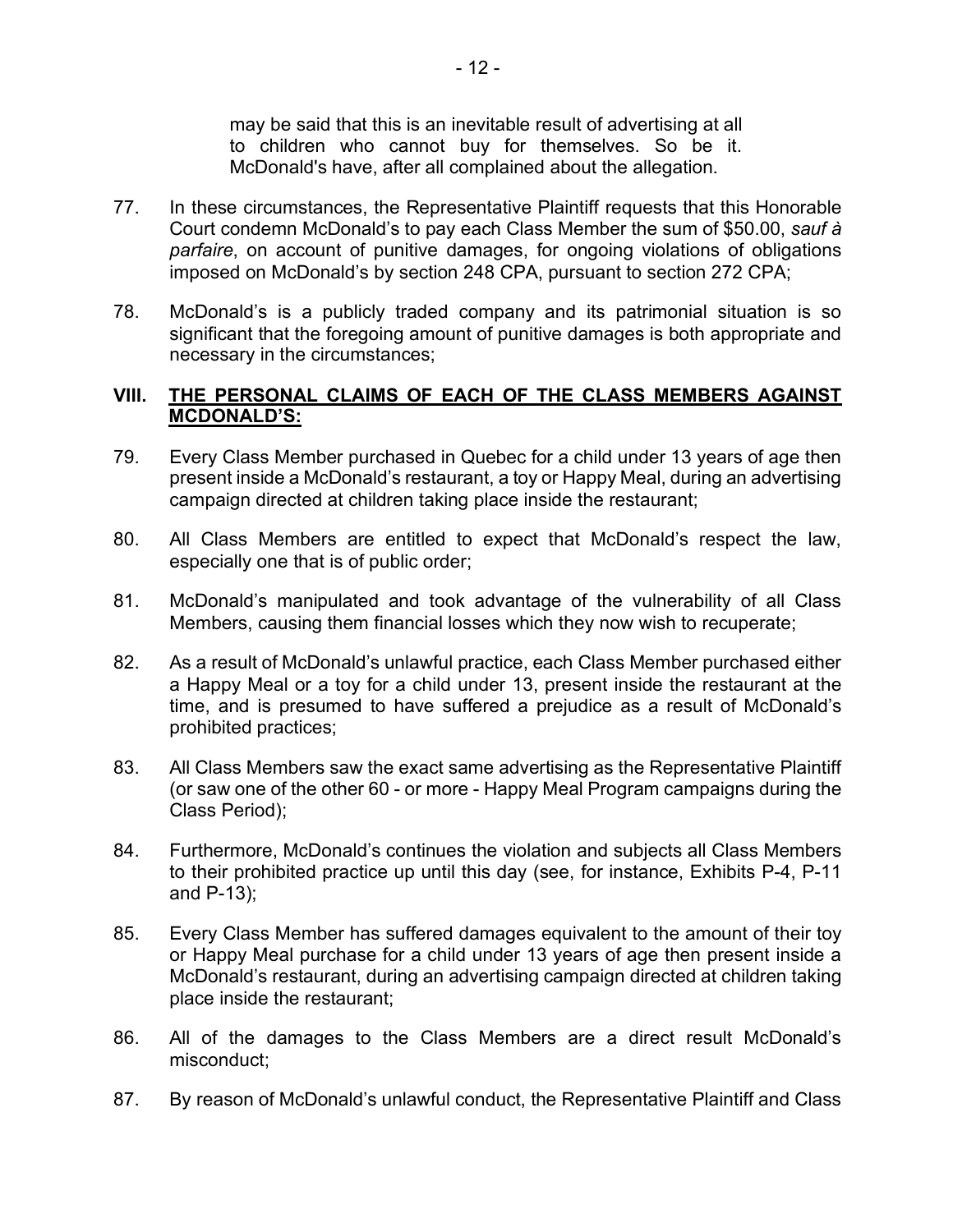Members have suffered damages, which they may collectively claim against McDonald's;

- 88. The damages sustained by the Class Members flow, in each instance, from a common nucleus of operative facts, namely, McDonald's advertising and displays for Happy Meals and toys inside their restaurants directed at children under 13 years of age;
- 89. The Representative Plaintiff is accordingly entitled to claim and does hereby claim from McDonald's the following as damages on behalf of each Class Member:
	- a) Reimbursement of the amounts spent to purchase Happy Meals and individual toys for a child under 13 years of age then present inside a McDonald's restaurant, during an advertising campaign directed at children taking place inside the restaurant; and
	- b) The sum of \$50.00 per Class Member on account of punitive damages.

# **IX. INJUNCTION**

- 90. In addition to the damages sought above, the Representative Plaintiff and Class Members are entitled to seek injunction relief against McDonald's in order to stop the illegal practice committed by it;
- 91. Indeed, as appears from the allegations above and the authorization judgment rendered November 14, 2018, McDonald's is violating section 248 CPA (once again, it was counsel for McDonald's who took the position at authorization that this matter was a pure question of law and that the authorization Judge had everything he needed before him to render a final decision in this case);
- 92. As such, the Representative Plaintiff is well-founded in asking for injunctive relief in order to bar McDonald's from continuing to commit a prohibited practice in its advertising and selling of Happy Meals and toys to children under 13 years of age.

## **FOR THESE REASONS, MAY IT PLEASE THE COURT:**

- 1. **GRANT** the Representative Plaintiff's action against Defendant on behalf of all the members of the class;
- 2. **DECLARE** the Defendant liable for the damages suffered by the Representative Plaintiff and each of the members of the class;
- 3. **ORDER** the Defendant to cease making use of commercial advertisements directed at persons under 13 years of age, regarding the sale of Happy Meals and toys;
- 4. **CONDEMN** the Defendant to pay to each member of the class a sum to be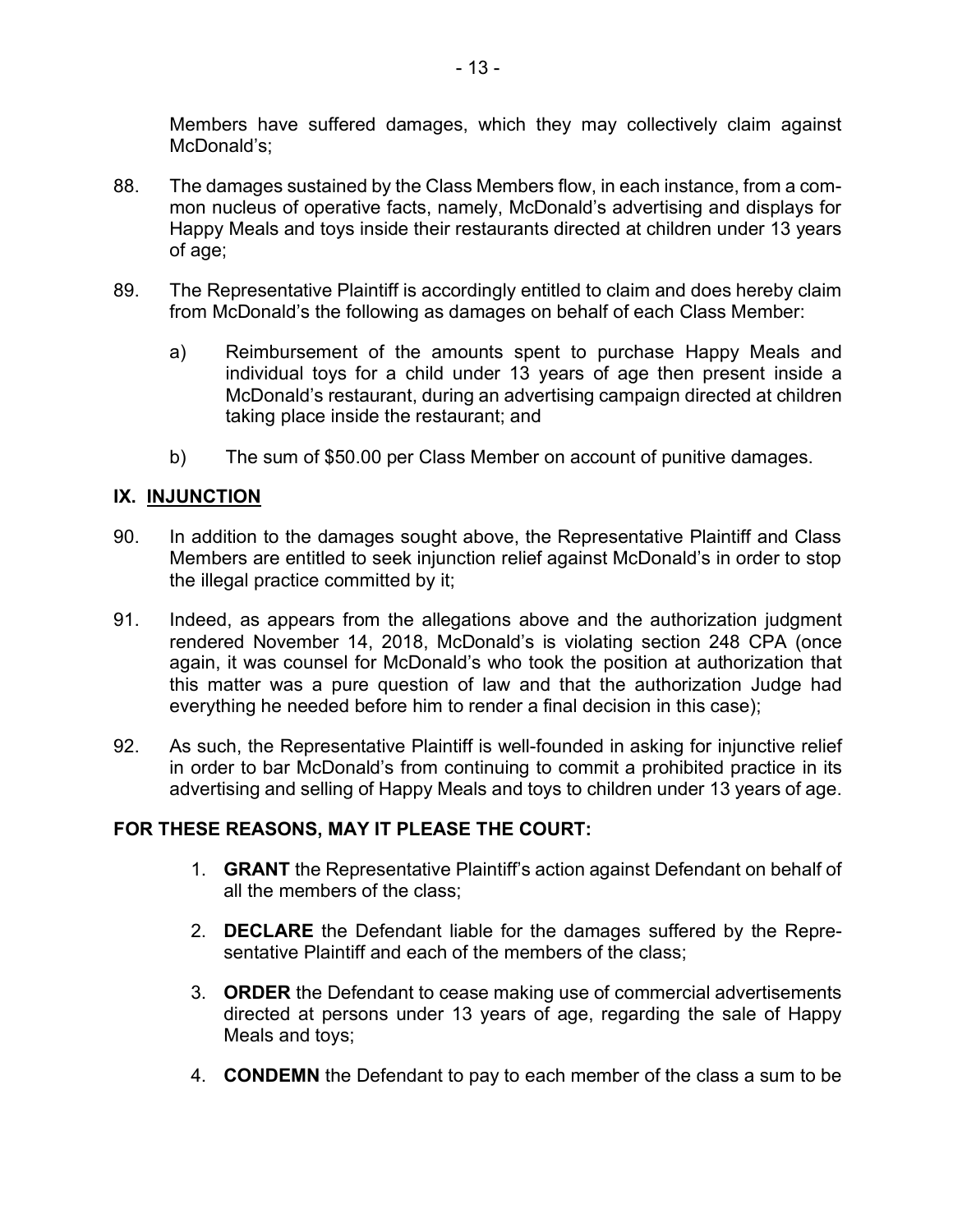determined in compensation of the damages suffered, and **ORDER** collective recovery of these sums;

- 5. **CONDEMN** the Defendant to pay the Representative Plaintiff \$350.00 in compensation of the damages suffered;
- 6. **CONDEMN** the Defendant to pay to each Class Member the sum of \$50.00 on account of punitive damages, and **ORDER** collective recovery of these sums;
- 7. **CONDEMN** the Defendant to pay legal interest and the additional indemnity on the above sums according to law from the date of service of the *Application to Authorize the Bringing of a Class Action and to Appoint the Status of Representative Plaintiff*;
- 8. **ORDER** the Defendant to deposit in the office of this Court the totality of the sums which form part of the collective recovery, with interest and costs;
- 9. **ORDER** that the claims of individual class members be the object of collective liquidation if the proof permits or alternately, of individual liquidation;
- 10. **CONDEMN** the Defendant to bear the costs of the present action, including the cost of notices, the cost of administration of claims and the costs of experts, if any, including the costs of experts required to establish the amount of the collective recovery orders;
- 11. **RENDER** any other order that the Court shall consider appropriate.

Montreal, February 12<sup>th</sup>, 2019

*(s) LPC Avocat Inc.*

**LPC AVOCAT INC.** Per: Me Joey Zukran Attorney for Representative Plaintiff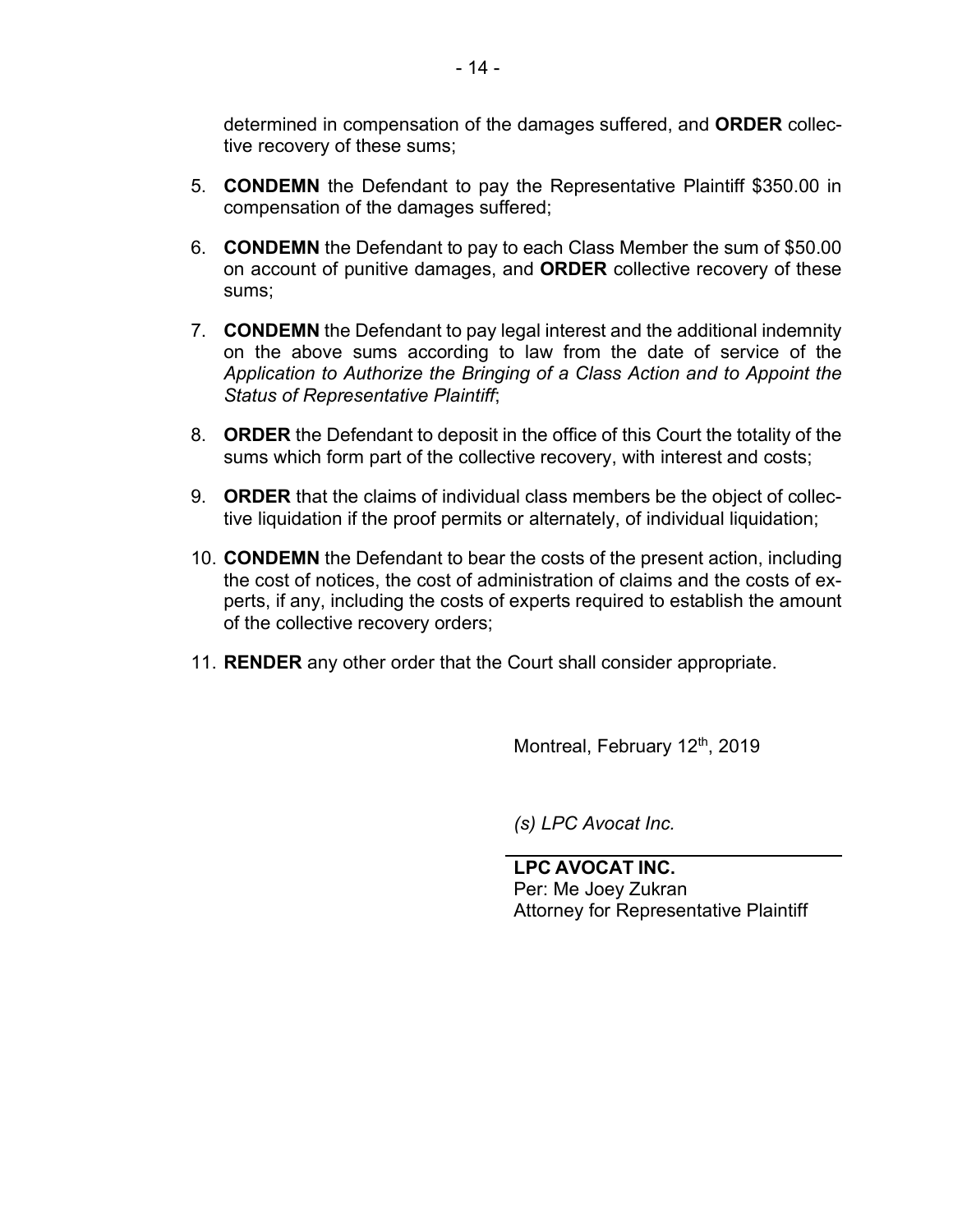# **SUMMONS** (ARTICLES 145 AND FOLLOWING C.C.P.)

\_\_\_\_\_\_\_\_\_\_\_\_\_\_\_\_\_\_\_\_\_\_\_\_\_\_\_\_\_\_\_\_\_

#### **Filing of a judicial application**

Take notice that the Representative Plaintiff has filed this Originating Application in the office of the Superior Court in the judicial district of **Montreal**.

#### **Defendant's answer**

You must answer the application in writing, personally or through a lawyer, at the courthouse of Montreal situated at **1, Rue Notre-Dame E, Montréal, Quebec, H2Y 1B6**, within 15 days of service of the Application or, if you have no domicile, residence or establishment in Québec, within 30 days. The answer must be notified to the Representative Plaintiff's lawyer or, if the Representative Plaintiff is not represented, to the Representative Plaintiff.

#### **Failure to answer**

If you fail to answer within the time limit of 15 or 30 days, as applicable, a default judgement may be rendered against you without further notice and you may, according to the circumstances, be required to pay the legal costs.

## **Content of answer**

In your answer, you must state your intention to:

- negotiate a settlement;
- propose mediation to resolve the dispute;
- defend the application and, in the cases required by the Code, cooperate with the Representative Plaintiff in preparing the case protocol that is to govern the conduct of the proceeding. The protocol must be filed with the court office in the district specified above within 45 days after service of the summons or, in family matters or if you have no domicile, residence or establishment in Québec, within 3 months after service;
- propose a settlement conference.

The answer to the summons must include your contact information and, if you are represented by a lawyer, the lawyer's name and contact information.

## **Change of judicial district**

You may ask the court to refer the originating application to the district of your domicile or residence, or of your elected domicile or the district designated by an agreement with the Representative Plaintiff.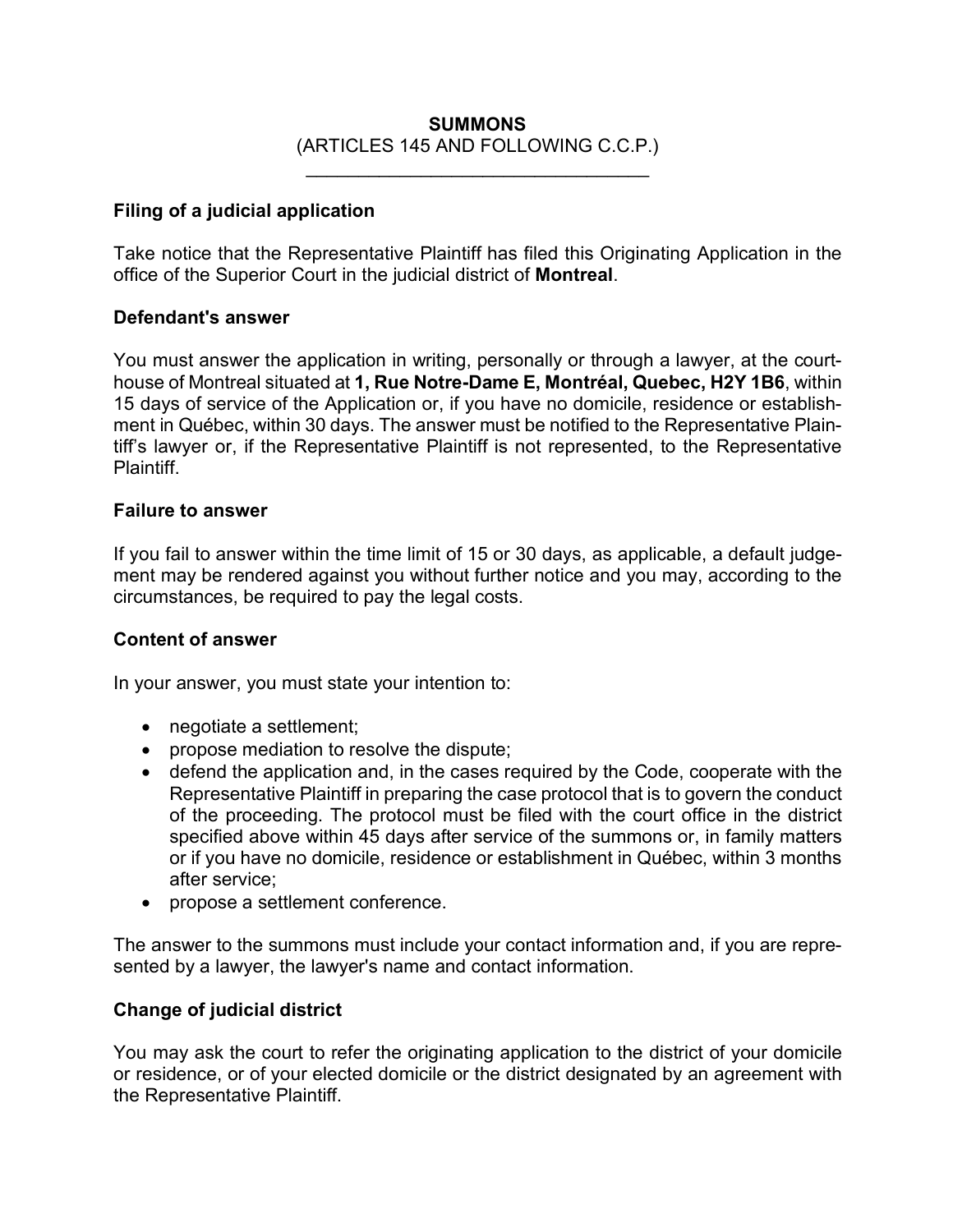If the application pertains to an employment contract, consumer contract or insurance contract, or to the exercise of a hypothecary right on an immovable serving as your main residence, and if you are the employee, consumer, insured person, beneficiary of the insurance contract or hypothecary debtor, you may ask for a referral to the district of your domicile or residence or the district where the immovable is situated or the loss occurred. The request must be filed with the special clerk of the district of territorial jurisdiction after it has been notified to the other parties and to the office of the court already seized of the originating application.

# **Transfer of application to Small Claims Division**

If you qualify to act as a plaintiff under the rules governing the recovery of small claims, you may also contact the clerk of the court to request that the application be processed according to those rules. If you make this request, the plaintiff's legal costs will not exceed those prescribed for the recovery of small claims.

## **Calling to a case management conference**

Within 20 days after the case protocol mentioned above is filed, the court may call you to a case management conference to ensure the orderly progress of the proceeding. Failing this, the protocol is presumed to be accepted.

## **Exhibits supporting the application**

In support of the Originating Application, the Representative Plaintiff intends to use the following exhibits:

- **EXHIBIT P-1:** Extract of enterprise's information statement from the enterprise register (CIDREQ) for Les Restaurants McDonald du Canada Limitée;
- **EXHIBIT P-2:** List of the 328 McDonald's restaurants in the province of Quebec;
- **EXHIBIT P-3:** Copy of Michelle Mcllmoyle's (Senior Manager, National Marketing for McDonald's) Amended Affidavit dated April 3, 2017;
- **EXHIBIT P-4:** *En liasse*, pictures of displayed used in McDonald's restaurants;
- **EXHIBIT P-5:** Copy of the August 2014 issue brief, prepared by Dr. Jennifer J. Otten of the University of Washington titled "Food Marketing: Using Toys to Market Children's Meals";
- **EXHIBIT P-6:** *En liasse*, screen captures of the www.McDonalds.ca website taken on November  $14<sup>th</sup>$ , 2016;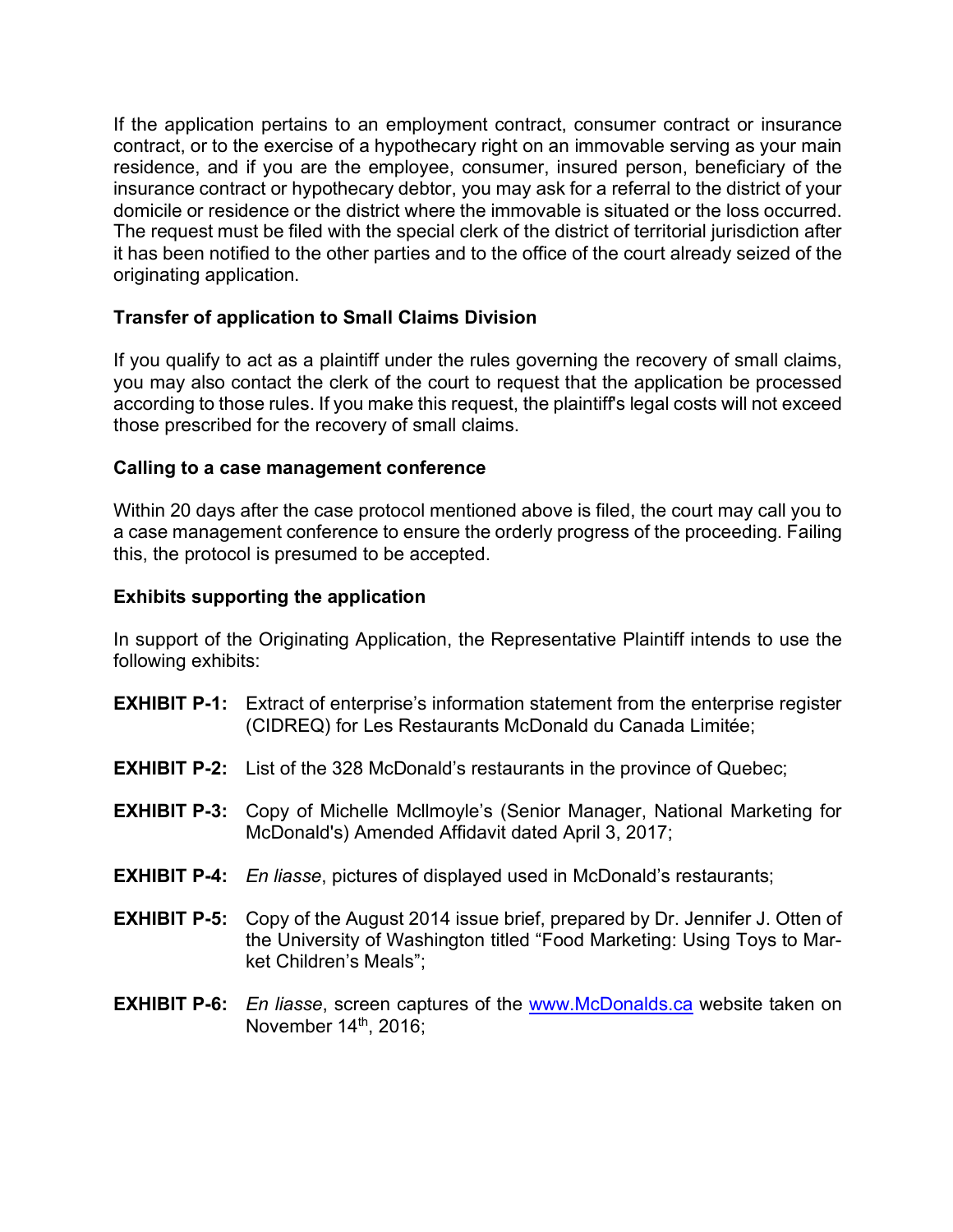- **EXHIBIT P-7:** *En liasse*, pictures of the toys being advertised at the McDonald's restaurant situated at 1300 Beaumont avenue, in Mont-Royal, Quebec, H3P 3E5, as of November  $13<sup>th</sup>$ , 2016;
- **EXHIBIT P-8:** Picture of the fixture displayed as of November 13, 2016, at the McDonald's restaurant situated at 7570 Decarie Boulevard, in Montreal, Quebec, H4P 2N1;
- **EXHIBIT P-9:** *En liasse*, copies of a 2014 chart published by the Dietitians of Canada, adapted for Canada by the Canadian Paediatric Society, for boys and girls;
- **EXHIBIT P-10:** Copy of video posted to YouTube by Applicant on September 2<sup>nd</sup>, 2014, titled "*Chiara Pony Pallouza Fest*";
- **EXHIBIT P-11:** *En liasse*, pictures of the displays of the "Spiderman" and "Pokémon" Happy Meal campaigns that took place in McDonald's restaurants in the province of Quebec in December 2018 and January 2019;
- **EXHIBIT P-12:** Copy of the *Plan of Argument in Contestation of the Application for Authorization* filed by McDonald's on October 29, 2018;
- **EXHIBIT P-13:** *En liasse*, pictures taken at the McDonald's of Saint-Basile-le-Grand on February 3, 2019, showing a contest box and the *Pokémon* toys;
- **EXHIBIT P-14:** Copy of McDonald's receipt showing a QR code on backside;
- **EXHIBIT P-15:** Copy of Fox News article dated November 17, 2018, titled "*McDonald's being sued for marketing Happy Meals to kids*" (available online at: https://www.foxnews.com/food-drink/mcdonalds-being-sued-for-marketing-happy-meals-to-kids);
- **EXHIBIT P-16:** Copy of BBC article dated November 20, 2018, titled "*Father sues McDonald's over 'advertising' of Happy Meals*" (available online at: https://www.bbc.com/news/world-us-canada-46243072).

The exhibits in support of the application are available on request.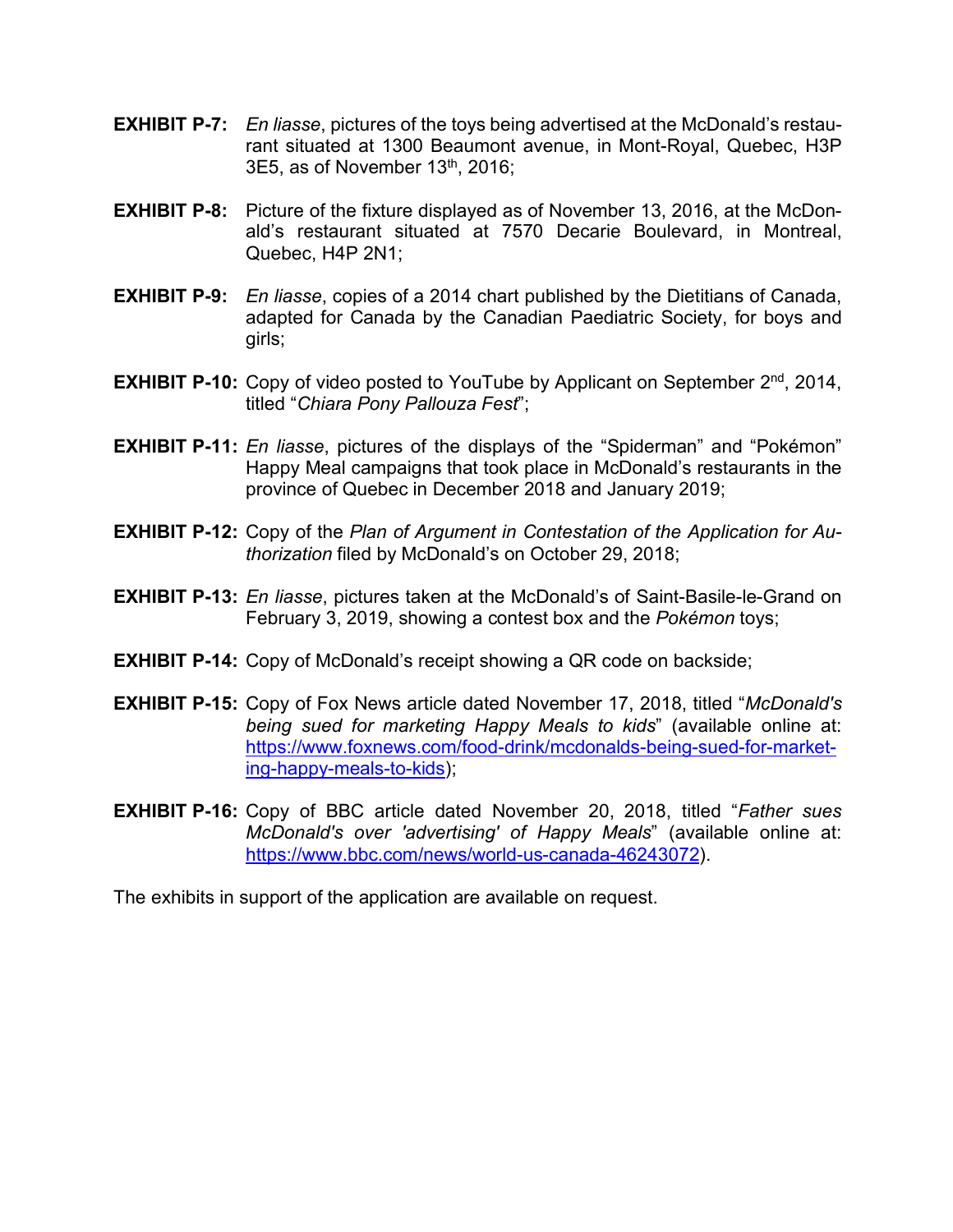## **Notice of presentation of an application**

If the application is an application in the course of a proceeding or an application under Book III, V, excepting an application in family matters mentioned in article 409, or VI of the Code, the establishment of a case protocol is not required; however, the application must be accompanied by a notice stating the date and time it is to be presented.

Montreal, February 12<sup>th</sup>, 2019

*(s) LPC Avocat Inc.*

**LPC AVOCAT INC.** Per: Me Joey Zukran Attorney for Representative Plaintiff